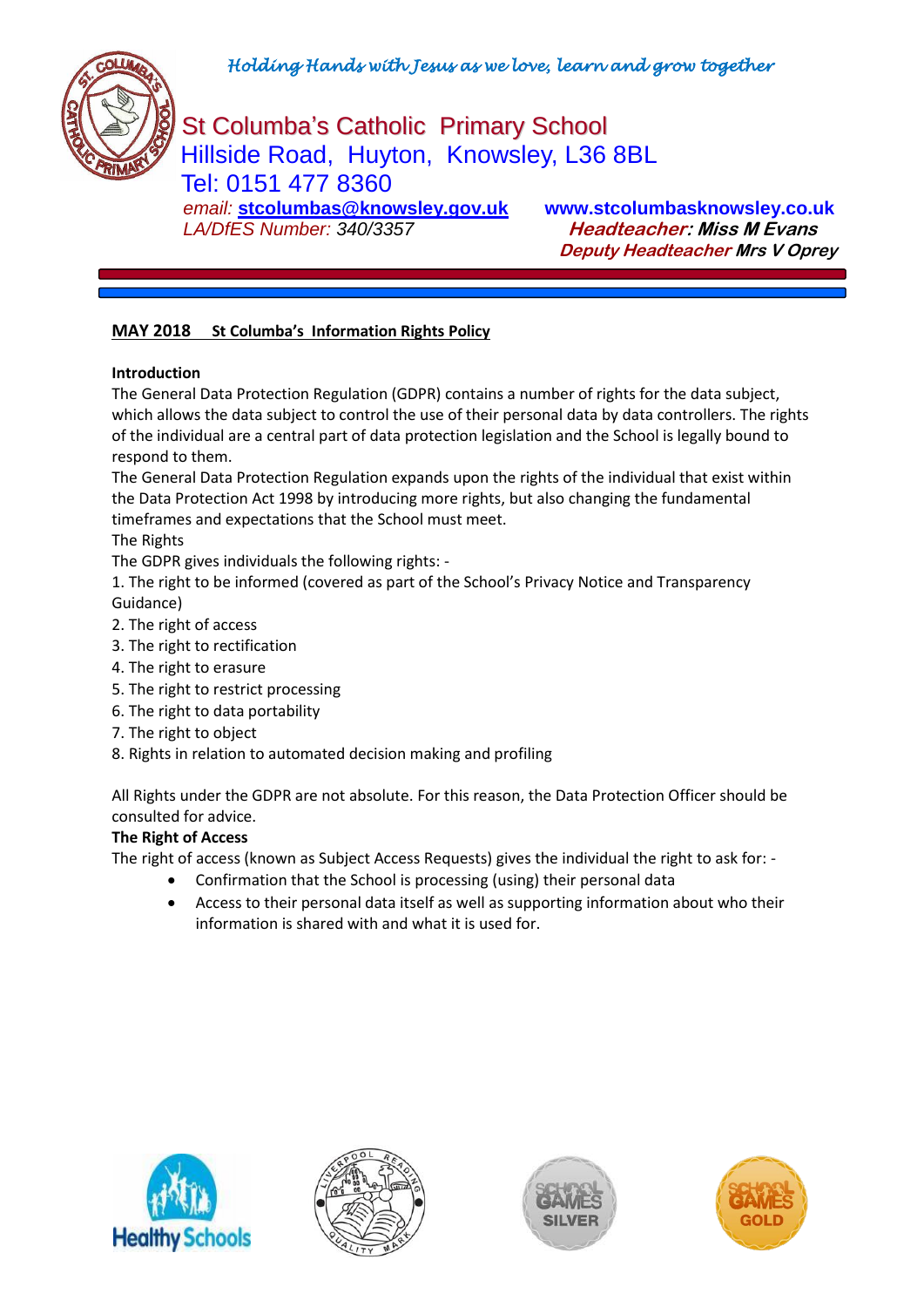The right of access gives an individual the right to request their own information from the School. They are not entitled to view information about another individual unless they have obtained that individual's explicit consent.

An individual may request personal data from the School on behalf of another person, for example – a child. In these cases the requester must provide the following documentation.

- Proof of identification for both the requester and the person they are requesting the information on behalf of.
- Proof of authority to act on their behalf. This may include Power of Attorney forms, signed authority from a solicitor's office or in the case of a child, proof of parental responsibility.

All documents must be redacted to remove any personal data about third parties (other people) before release. This redaction must be dip sampled and approved by the appropriate **Senior Officer –The School Business Manager Mrs Askew before** release to the requester.

#### **The Right of Rectification**

The right of rectification gives the data subject the right to request that inaccurate data held by the School is rectified or deleted.

Where the School receives a request to rectify inaccurate data, it is best practice that the personal data is restricted from use whilst an assessment of its accuracy is carried out.

All requests for Rectification of data will be referred to the Data Protection Officer at the same time they are referred to the relevant service. The DPO must approve the service's action before it is conducted.

Where the requester can manifestly prove that data is inaccurate (e.g. an address inaccurately entered) the School may ask for proof of the correct address in order to appropriately correct the mistake.

Where the requester queries whether an opinion recorded about them has any merit, the School may take the action to clearly mark the data as an opinion rather than fact. This may also mean that the School does not rectify or delete this data.

### **The Right to Erasure (Right to be Forgotten)**

The right to be forgotten is not absolute and only applies in certain circumstances. They are: -

- The personal data is no longer necessary for the purpose which the School originally collected or used it for;
- The School are relying on consent as the lawful basis for holding the data, and the individual withdraws their consent;
- The School are relying on legitimate interests as the basis for using the personal data. The individual objects to the processing of their data, and there is no overriding legitimate interest to continue this processing;
- The School are using the personal data for direct marketing purposes and the individual objects to that processing;







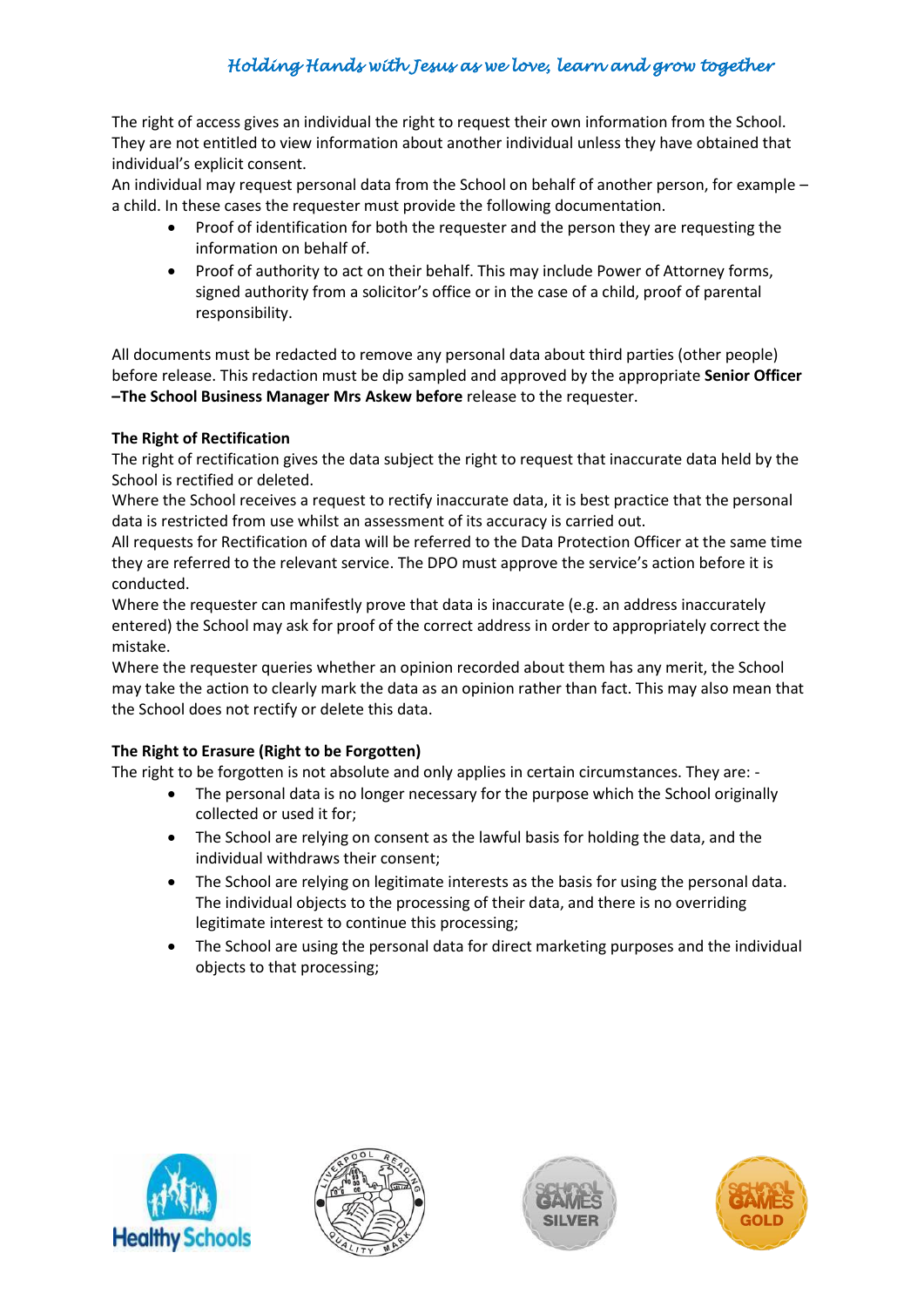- The School have processed the personal data in breach of the General Data Protection Regulation
- The law states that the personal data has to be deleted
- The School has collected the personal data through offering online services to a child.
- The right to be forgotten does not apply in numerous situations, including: -
- Where the School has a statutory duty to keep the information
- Where there is a high public interest in the School keeping the information and it is used for a public function (e.g. safeguarding)
- Where the information is necessary for a legal claim

Where a right to be forgotten request is received, the Data Protection Officer must be consulted at the earliest opportunity in order to advise regarding the deletion of the personal data in question. Some School systems will not facilitate the erasure of personal data. Where this is the case, the data must be flagged on the system as being "not to be used" and must not be included in any reports or documents produced from that system.

Where an applicant successfully applies their right to be forgotten and the School has previously shared the deleted information with another agency, the service must immediately contact the recipient agency and ask them to remove the data from their systems.

#### **The Right of Restriction**

The right of restriction gives an individual the right to ask the School to temporarily stop using their information in the following circumstances: -

- The individual disputes the accuracy of their personal data and the School are verifying the accuracy of the data.
- The data has been unlawfully used or shared and the individual chooses for the School to restrict access to the data, rather than delete it.
- The School no longer need the personal data but the individual needs the School to keep it in order to establish, exercise or defend a legal claim
- The individual has objected to the School using their data (see right to objection below) and you are considering whether your legitimate grounds override those of the individual.

Where a right to restriction (or rectification/objection) request is received, the Data Protection Officer must be consulted at the earliest opportunity in order to advise regarding the restriction of the personal data in question.

Some School systems will not facilitate the restriction of personal data. Where this is the case, the data must be flagged on the system as being "not to be used" and must not be included in any reports or documents produced from that system.

Where an applicant successfully applies their right to restriction and the School has previously shared the deleted information with another agency, the service must immediately contact the recipient agency and ask them to restrict the data on their systems.







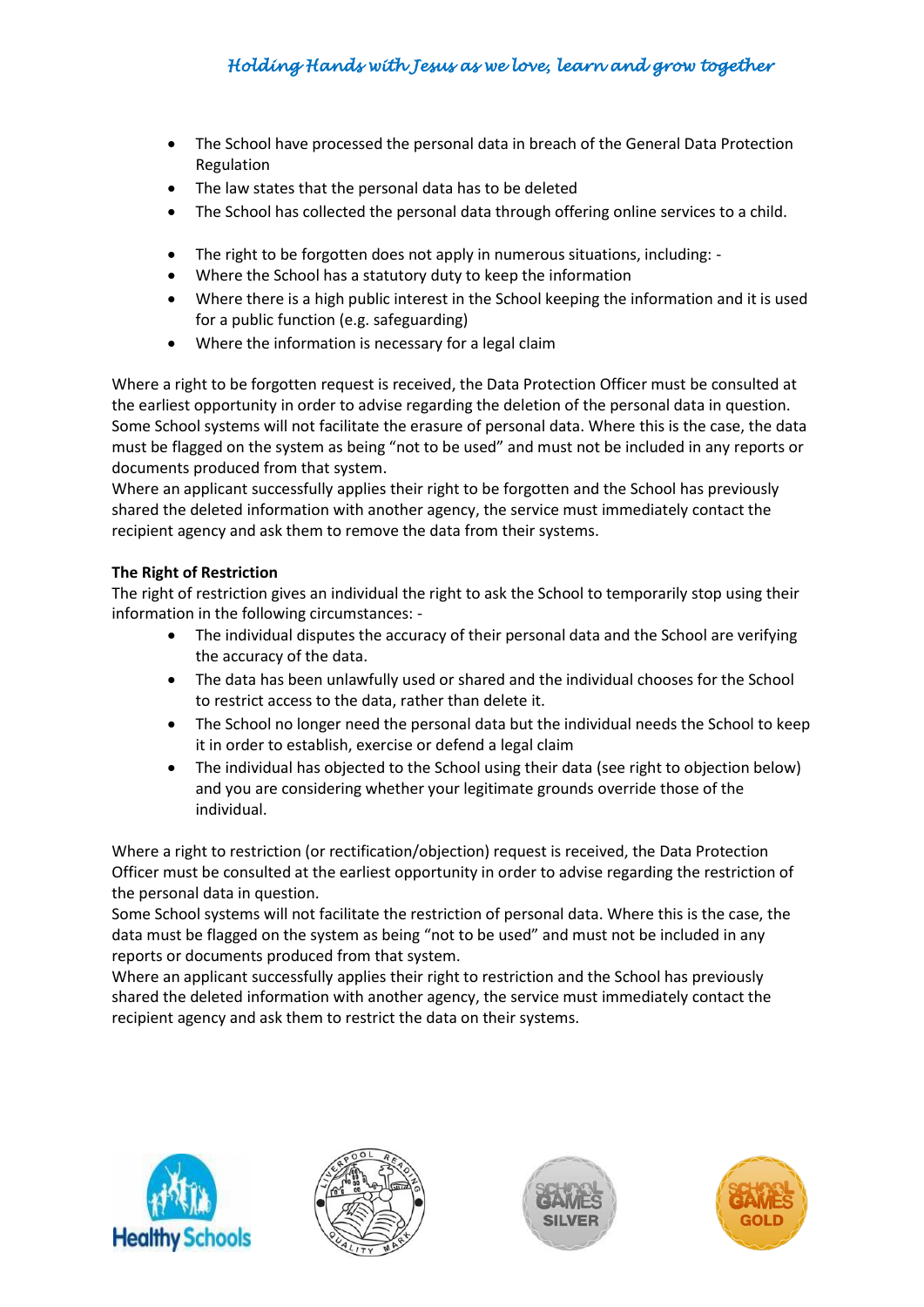#### **The Right of Data Portability**

The right of data portability gives the individual the right to receive any information that they have previously supplied to the School back, in a commonly used, machine readable format. This right only applies in the following situations: -

- Where the School is using personal data with the consent of the individual involved
- Where the School is using personal data as part of a contract with the individual
- Where the use of personal data is done in automated (computerised) way

The right only applies to personal data that the individual has directly provided to the School. The School is not obliged to provide information that it has generated about the individual, only the information they initially provided to us. If the requester requires information wider than what they have provided to the School, they must make a Subject Access Request.

The requester has the right to receive their information directly, or ask the School to provide to another organisation. The requester must make their wishes clear in this regard.

Where a right to data portability request is received, the Data Protection Officer must be consulted at the earliest opportunity in order to advise regarding the restriction of the personal data in question.

The personal data requested must be provided in a commonly used, machine readable format. It may be appropriate to ask the requester for their preferred method and file format in which to receive their disclosure.

Where the personal data requested is not accessible to be removed in a portable manner, the Data Protection Officer must be informed immediately so that appropriate communication can take place with the requester and a compromise reached about the format of the disclosure.

#### **The Right to Object**

The right to object gives individuals the right to request that the School stops processing their personal data in certain circumstances.

The right to object applies in the following situations: -

- Where the School is using the individual's personal data in line with their public tasks and functions (Article 6(e) of the GDPR) or in the School's legitimate interests (Article 6(f)).
- Where the School is using the personal data for direct marketing or profiling purposes.
- Where the School is using the personal data for scientific/historical research or statistical purposes

The right to object is not absolute with regards to personal data processing by the School for its functions. In order to refuse a right to object, the School must demonstrate compelling and legitimate grounds for keeping the information. This may include grounds of public interest, safeguarding purposes or crime prevention.







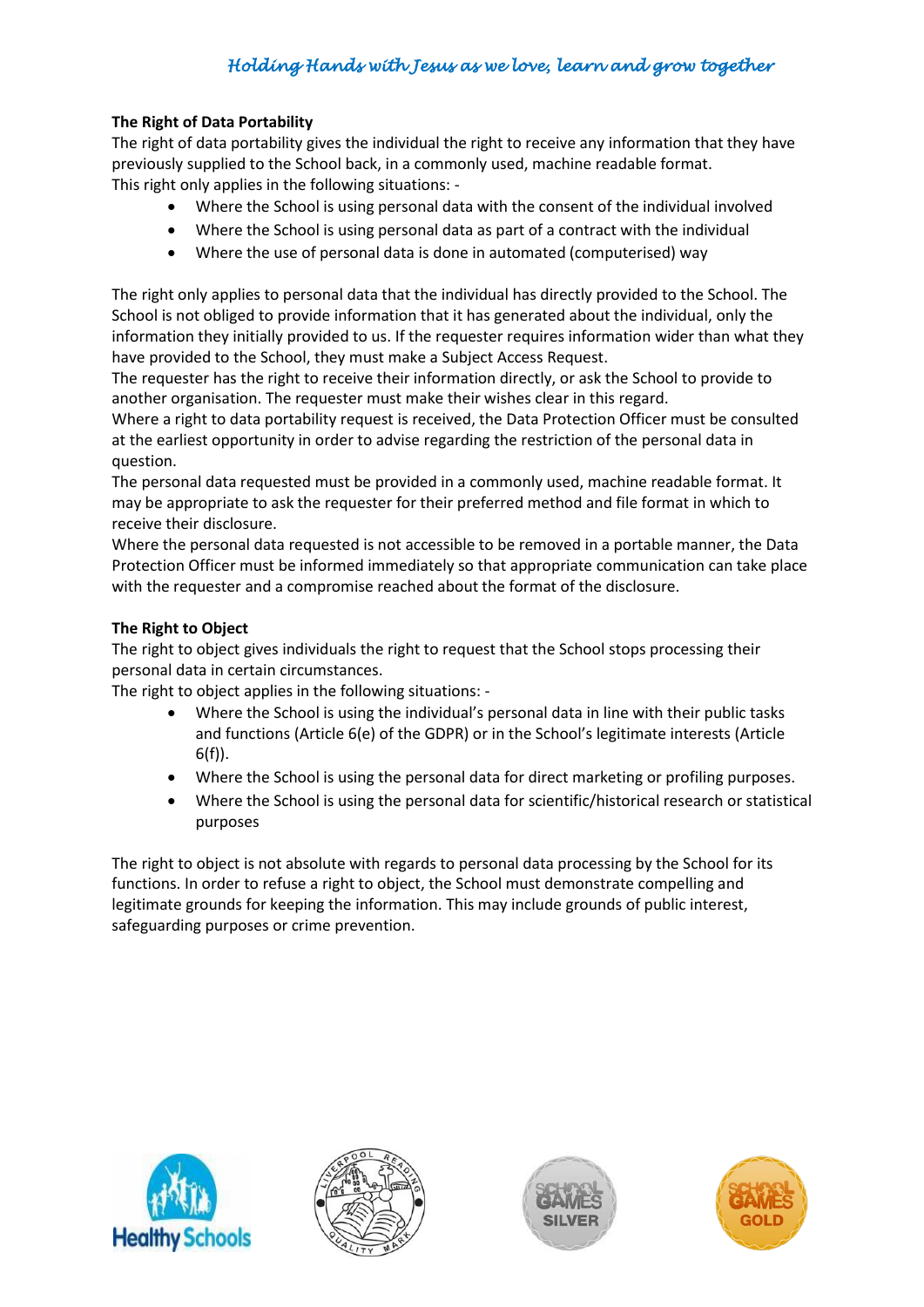If the School requires the personal data for the defending a legal claim then the requester cannot use their right to object.

Where the requester would like to object to direct marketing from the School, this request must be honoured immediately. There are no exemptions to this right. The School must remove the requester's data from all mailing lists and ensure that they receive no further marketing communications from that point. Written confirmation of this action must be sent to the DPO. Where a right to object request is received, the Data Protection Officer must be consulted at the earliest opportunity in order to advise regarding the application of this right.

#### **The Right to Prevent Automated Decision Making (including Profiling)**

The GDPR gives the individuals the right to object to any automated decisions being made about them that would have a significant effect. It also gives the individual the right to prevent automated profiling of them.

Automated decision making is a decision that is made about an individual without any human involvement. An example of this is a credit check before buying a product on higher purchase. Profiling is specifically mentioned in the GDPR as automated profiling that is used to evaluate a person's behaviour to analyse or predict their actions or needs. The text specifically mentions employment, economic situation, health, personal preferences, interests, reliability, behaviour and movements (location).

The use of information must result in a decision being taken about the individual in question. If no decision is taken, the individual cannot prevent the processing using this right, they must exercise their right to object.

The School may only carry out this type of processing in the following circumstances: -

- The decision is necessary for entering into a contract with the individual(s) involved
- Authorised by law (e.g. for preventing crime or fraud)
- The individual has given their explicit consent.
- If the decision making is to include sensitive (special category) personal data, then the School must have: -
- A substantial public interest in the decision being taken
- The individual's explicit consent

This use of personal data cannot be undertaken without completing a Data Protection Impact Assessment.

Where a right to preventing automated processing request is received, the Data Protection Officer must be consulted at the earliest opportunity in order to advise regarding the application of this right.







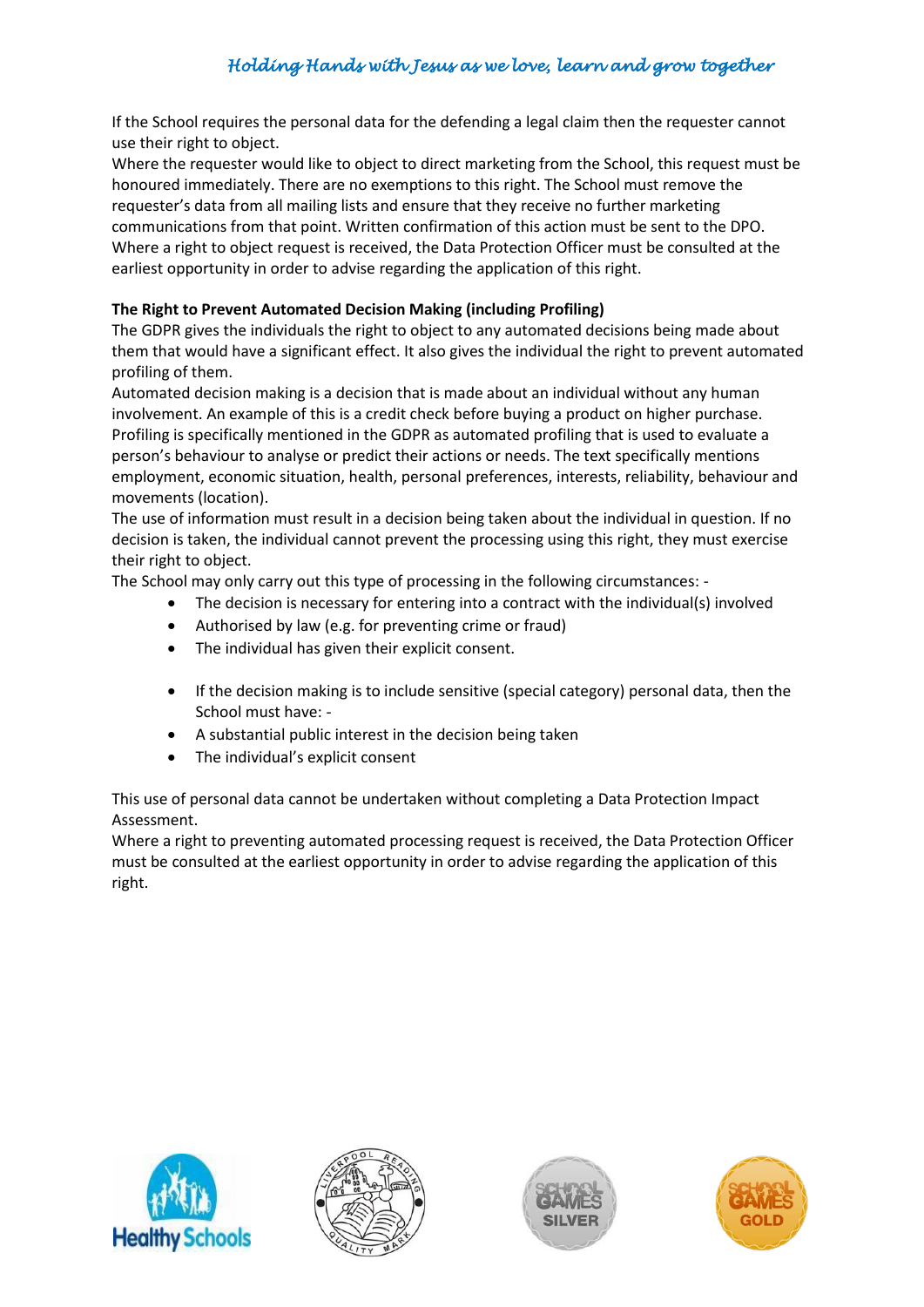#### **Expectations and Basic Principles**

#### **Making a Request**

An individual can make a request for any of their rights (2-8 above) at any time and in any form that they see fit. This can include in writing, via email, verbally or via social media.

The individual does not have to state that they are using their rights under the GDPR, or even state which right they wish to use in order for the request to be valid. Requests can take any form and be phrased in any way. For this reason, School staff must be aware of all data protection rights and their responsibilities when receiving a request.

#### **SEE – GUIDANCE FOR STAFF – SEPARATE ATTACHMENT**

The School has made a specific mailbox available for all rights requests –

#### **stcolumbas@knowsley.co.uk**

All requests received by School staff must be forwarded to this address **immediately.**  The rights process is administered by **SCHOOL DESIGNATED CONTACT**, who will log and respond to all requests.

#### **Proof of Identity**

Where the School deems it necessary, the applicant will be asked for proof of their identity as their request is being logged. Where the School cannot be satisfied as to the requester's identity, the response will not be disclosed until the necessary proof of identity has been provided.

The School considers the following documents to be good examples of appropriate proof of identity:

- Driving licence
- Passport
- Recent utility bill or similarly addressed document

The School will accept scanned copies of documents from a requester as adequate proof of identity. Lack of a proof of identity should not be used to delay requests unduly.

#### **Fee**

Under the GDPR, the School cannot charge a fee for the disclosure of information as part of a rights request.

The School may exercise its discretion in levying an administration fee if a request is: -

For information that the School has already provided to the applicant as part of a previous response Manifestly unreasonable or excessive Where an administration fee is levied, the applicant must be informed of the charge at the earliest opportunity.

#### **Logging of Requests**

The School must keep a central log of all rights requests and all responses to these requests for audit purposes.

#### **Time Limits**

The School must respond to all requests within 30 calendar days (one month) of receipt.

For example, if the School receives a request on 3rd September, the time limit would begin from the next day (4th September). The response would be due on 4th October.

The School may extend the deadline by a further 2 months, if the request is complex or one of many ongoing rights requests from the individual.

The time limit cannot be extended because: -

- The request is unfounded or excessive
- An exemption applies
- The requester has yet to adequately prove their identity.







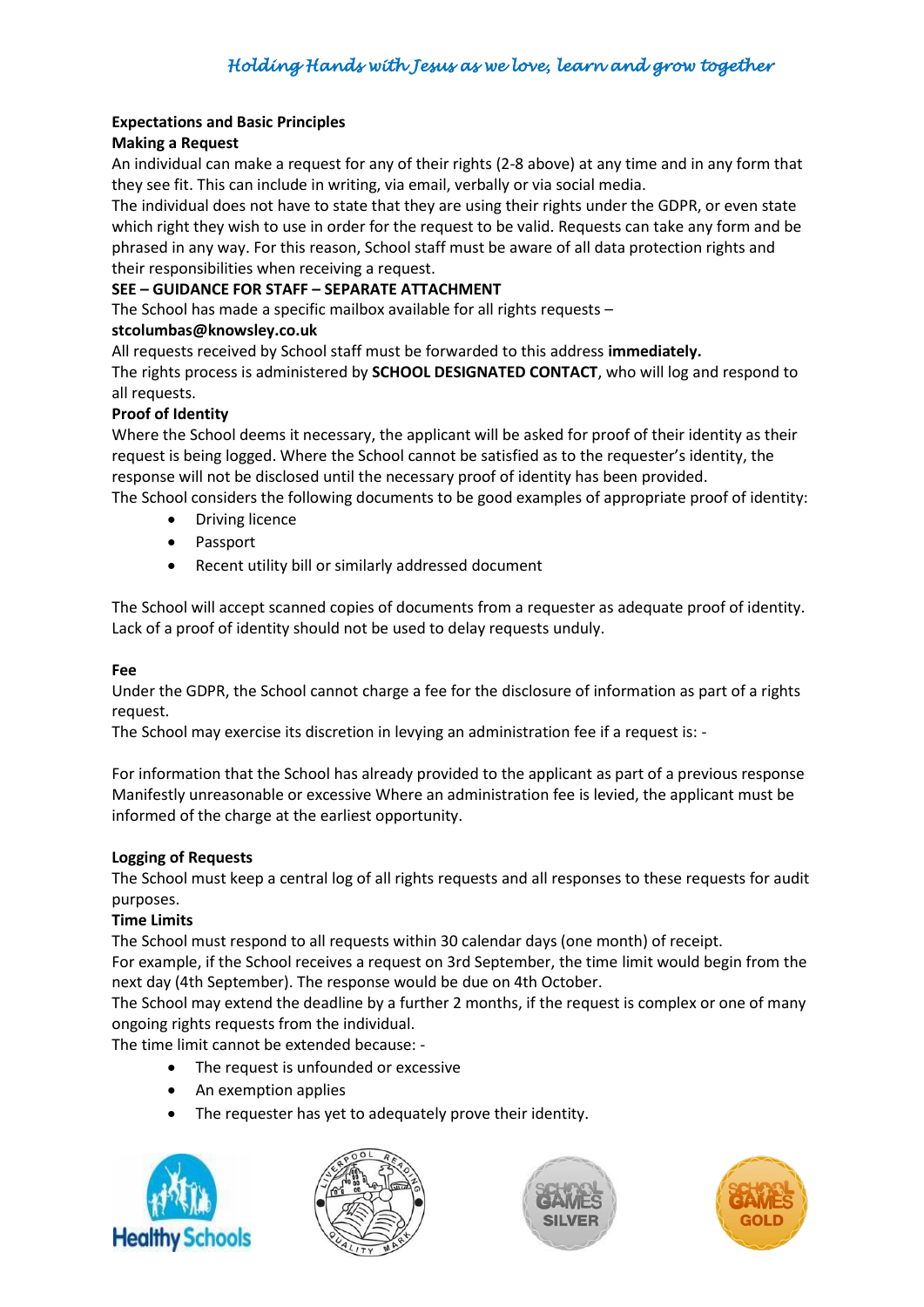#### **Exemptions**

The GDPR does not provide any exemptions from the rights of the individuals, it sets the circumstances in which the rights apply. All exemptions to the rights of the individual are contained in the Schedules of the Data Protection Act 2018. Passed by Parliament in May 2018. The exemptions include, but are not limited to: -

- Crime & Taxation purposes
- Immigration (subject to legal challenge)
- Legal Proceedings
- Regulatory Services
- Legal Professional Privilege
- Management forecasts
- Negotiations with the requester
- Confidential references
- Emotional Harm relating to social care
- Adoption records (complete exemption)

Where an exemption is applied, a record must be kept of where the exemptions are applied and this record must be provided to the **DESIGNATED OFFICER** before disclosure. This is so an accurate audit trail can be kept.